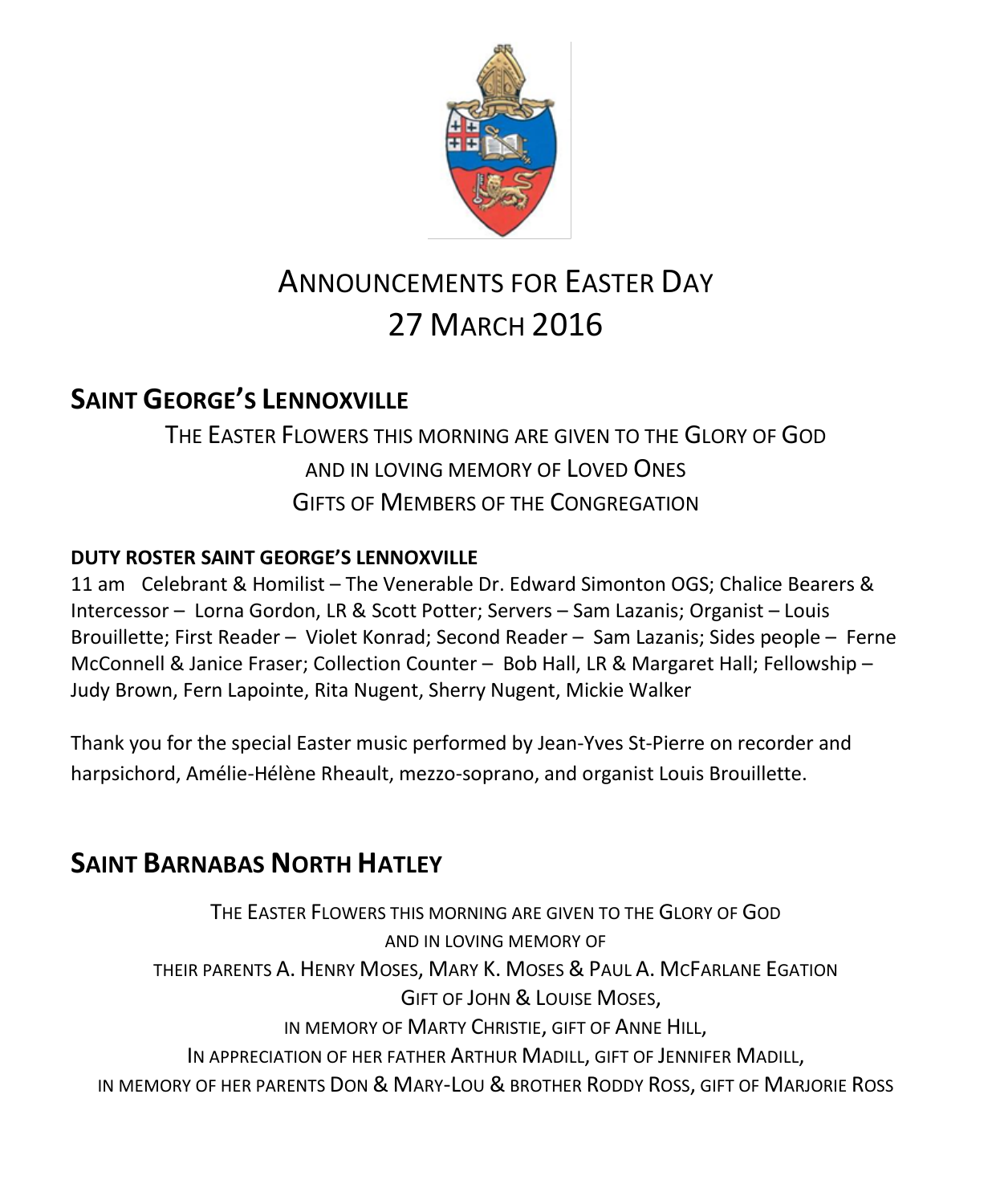### **DUTY ROSTER SAINT BARNABAS NORTH HATLEY**

9 am Celebrant & Homilist – The Venerable Dr. Edward Simonton OGS; Eucharist Assistant – John Moses; First Reader – Steve Stafford; Second Reader – Kathy Stafford; Sides person – Wendell Smith; Prayers of the People – Kathy Stafford; Organist – Louis Brouillette

### ON THIS WFFK

### **EASTER SERVICE AT HATLEY - CANCELLED**

The Easter service scheduled for 2 pm at St. James, Hatley HAS BEEN CANCELLED

### **COUNTRY GOSPEL HOUR - DANVILLE - CANCELLED**

Country Gospel Hour scheduled for Sunday, April 3 at 2:00 p.m. HAS BEEN CANCELLED. The next Country Gospel Hour will be held on May 15.

### **COMMUNITY COFFEE HOUR – FITCH BAY**

Saturday, April 2 from 9:00 – 11:00 am St Matthias Church, Fitch Bay – Community Coffee hour. Coffee, tea and muffins. No charge. Everyone welcome.

### **The Nicene Creed: What Does the Church REALLY Believe?** – **St George's, Lennoxville** *Wednesday, February 24 – March 30, 6:00 pm*

A six weeks course on the Nicene Creed led by the Archdeacon will be held on the Wednesday Evenings in Lent. This course is particularly suitable for those of mature years considering preparation for the Sacrament of Confirmation. It is also suitable for those interested in the theology and philosophy of foundational Christian thought. Participants need not be Christians, but the course is for all those who are interested in what the Church REALLY believes as opposed to what most people THINK it believes. Conversation will take part over a Lenten soup supper. **A sung service of compline to follow.**

### **DR. WHO SOCIETY – LENNOXVILLE**

Meets Thursdays from 7 – 10 pm in the Main Hall at St. George's Lennoxville.

### SERVICES THIS WEEK

| <b>TODAY</b>  | 9 AM              | <b>HOLY EUCHARIST</b>    | <b>NORTH HATLEY</b> |
|---------------|-------------------|--------------------------|---------------------|
| <b>EASTER</b> | 9:00 AM           | <b>HOLY EUCHARIST</b>    | AYER'S CLIFF        |
|               | $9:15 \text{ AM}$ | <b>HOLY EUCHARIST</b>    | <b>MAGOG</b>        |
|               | <b>11 AM</b>      | <b>HOLY EUCHARIST</b>    | LENNOXVILLE         |
|               | 11 AM             | <b>HOLY EUCHARIST</b>    | <b>COATICOOK</b>    |
|               | 2 PM              | <b>SERVICE CANCELLED</b> | <b>HATIFY</b>       |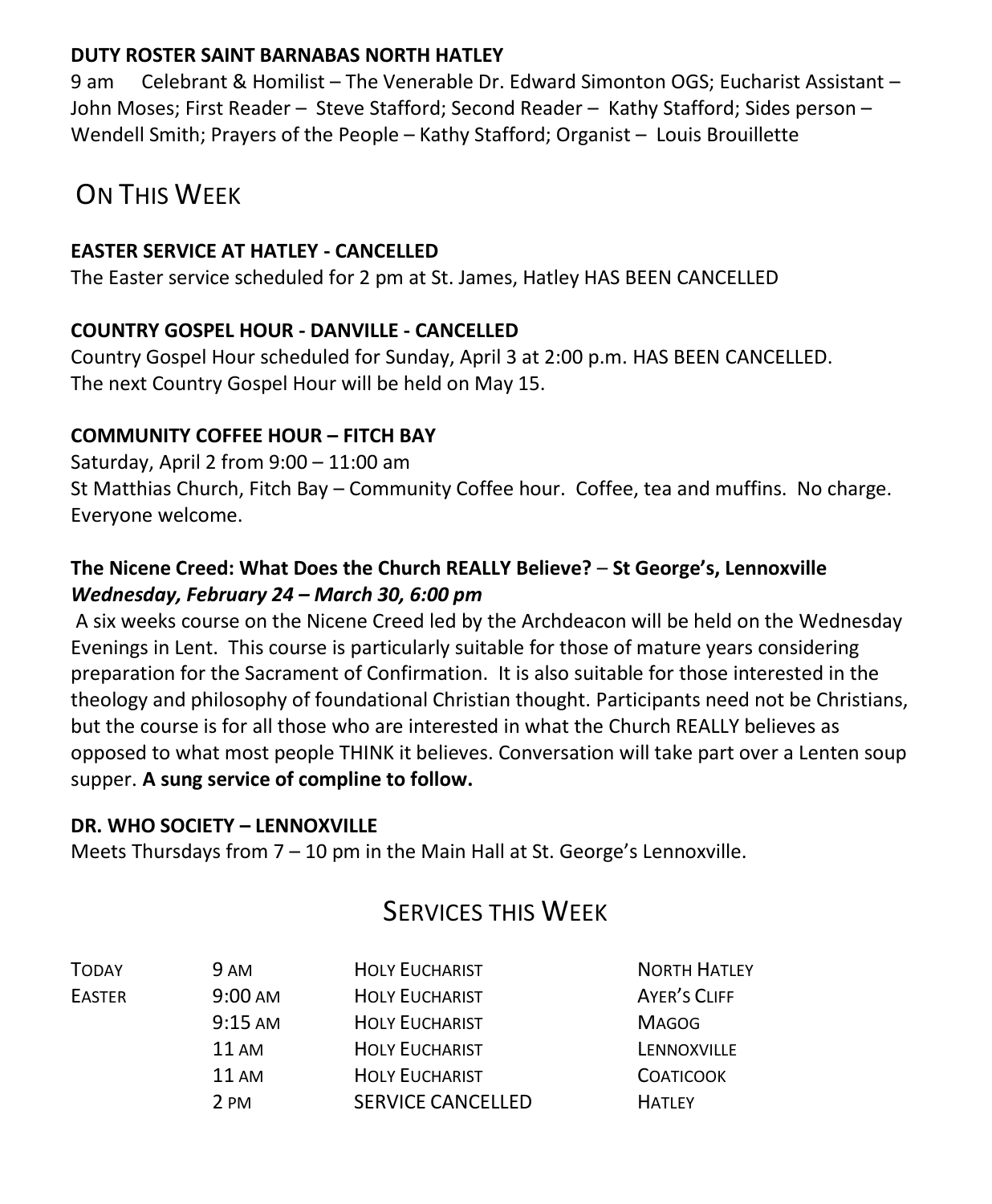NEXT SUNDAY 9 AM HOLY EUCHARIST NORTH HATLEY

9:15 AM BAS MORNING PRAYER MAGOG 11 AM HOLY FUCHARIST LENNOXVILLE

# DEANERY MEETINGS AT ST GEORGE'S LENNOXVILLE

#### **DEANERY WORSHIP MINISTRY TEAM**

Meets Tuesday, April 12 at 10:00 – 11:00 am in the Upper Room

### **LECTIO DIVINA**

**Monday 7 – 8 pm** in the Upper Room, St. George's Lennoxville.

All are welcome to join this gentle reflection on the gospel reading for the upcoming Sunday. Using a technique that is at once both ancient and post-modern we listen for the leading of the Holy Spirit as we reflect on the meaning of the Word in our lives. Expect a lot of silence and expect to have your heart opened to God. If you have any questions about Lectio Divina, please contact [lynndillabough@gmail.com](https://webmail.ubishops.ca/owa/redir.aspx?SURL=m9aXLlASBwoWC_8vgLaaljB6q1Irl87Fn9_UzoSznfVlv4HNbE7TCG0AYQBpAGwAdABvADoAbAB5AG4AbgBkAGkAbABsAGEAYgBvAHUAZwBoAEAAZwBtAGEAaQBsAC4AYwBvAG0A&URL=mailto%3alynndillabough%40gmail.com)

### UPCOMING EVENTS

### **VESTRY REPORTS – LENNOXVILLE**

**Deadline for Vestry reports is April 10**. Vestry reports for St. George's Lennoxville should be submitted to Sandra Gallichon via email sandra.gallichon@ubishops.ca. The Vestry meeting will be held on May 1 after the 11 am service.

### **ST. BARNABAS VESTRY – NORTH HATLEY**

St. Barnabas Annual Vestry meeting will be held on April  $17<sup>th</sup>$ , immediately following the 9 am Service

### **CORPORATION – LENNOXVILLE**

Thursday, April 7 at 1 pm in the Choir Room

### **EPISCOPAL ORDINATION OF THE VEN. BRUCE MYERS, CO-ADJUTOR BISHOP ELECT**

The Deanery is organizing a bus to transport interested people to the Cathedral for the episcopal ordination on Ascension Day, Thursday, May  $5<sup>th</sup>$  at 6:30 pm. The bus will leave from St George's Church in Lennoxville at 1:00 pm to allow sufficient time for supper before the service. There is a reception so the return trip will be late in the evening. The bus will stop in Richmond and Drummondville, if required. The cost will depend on the number of participants. Reservations and pre-payment required. Please contact Kay Hartwell for information and to reserve your seat. (819 349-1971)